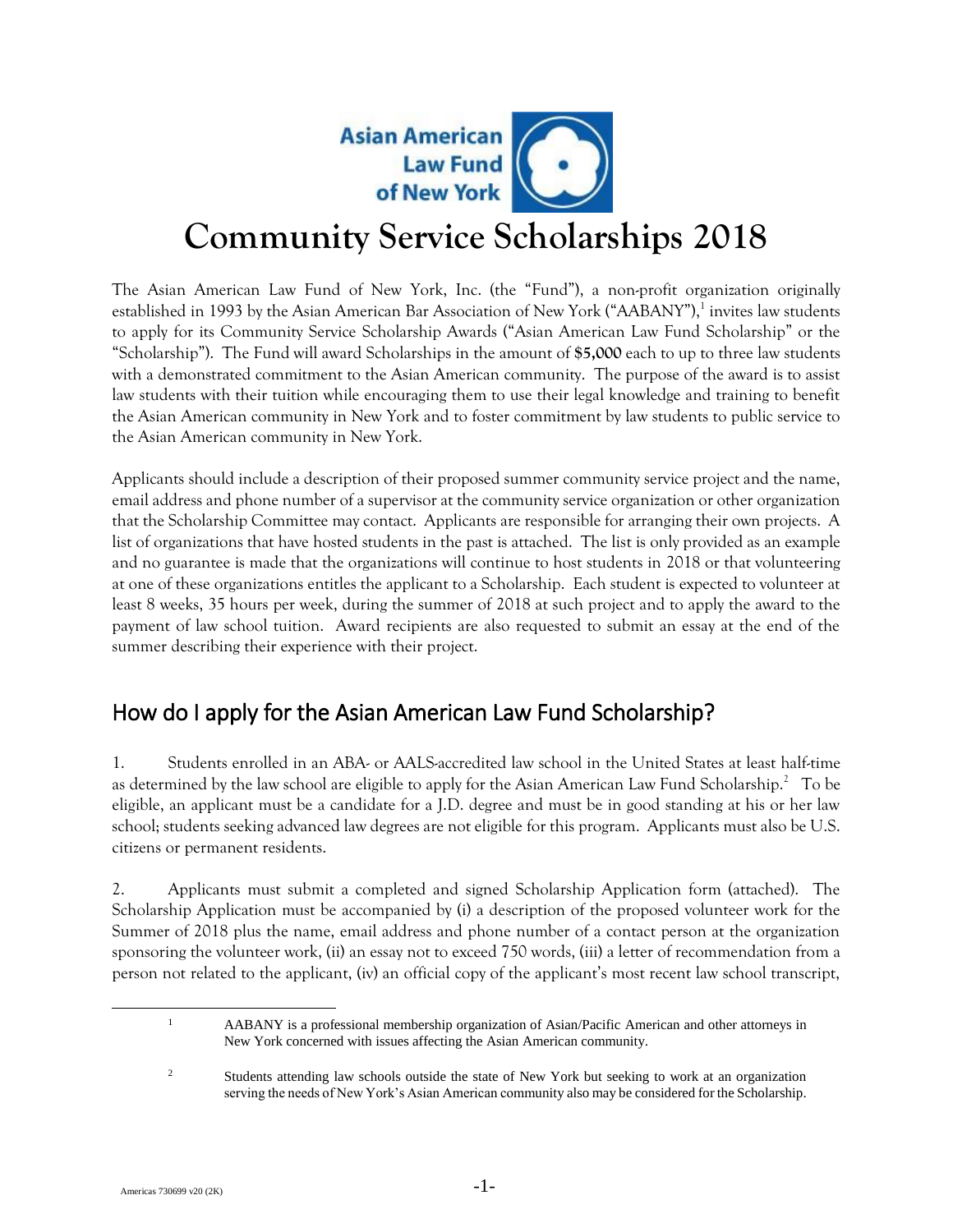(v) a copy of the applicant's resume and (vi) a description of other scholarships, grants or awards that the applicant may be receiving during Summer 2018 and any course credit to be received for the Summer. Applicants who wish to demonstrate financial need may also submit a copy of their law school application for financial assistance or discuss such need in their essay. Applicants receiving other sources of funding and course credit for the summer are eligible to apply for this scholarship but must disclose such funding and credit as part of their application. In addition, applicants must promptly notify the Fund if they receive such funding or course credit after the submission of the Scholarship Application.

3. Finalists may be interviewed by one or more members of the Scholarship Committee, either in person or by telephone prior to the final announcement of the awards.

### When do I apply?

The completed Scholarship Application and all required materials must be received by **April 6, 2018**.

#### When will the Scholarships be announced?

The Scholarships will be announced on or about **April 13, 2018**. The full amount of the award will be given to the recipient at the Fund's Summer Reception event, around June 2018.

#### What criteria will be used to award the Scholarships?

The Fund will take into consideration all the materials submitted by the applicant and will give particular weight to the essay portion of the application and the applicant's summer project. The letter of recommendation should be written by a person who can provide relevant information to the Fund and who can be contacted by the Fund. Among the factors to be considered by the Fund are the following:

- the applicant's demonstrated commitment to and interest in pro bono and/or public interest legal work to the Asian American community;
- the applicant's leadership potential;
- the applicant's maturity and responsibility; and
- the applicant's financial need.

It is the Fund's policy not to discriminate on the basis of age, gender, disability, race, color, creed, religion, ethnicity, national origin, veteran status or sexual orientation.

Since the award must be applied to a recipient's law school tuition, students who are already receiving full tuition scholarships are not eligible.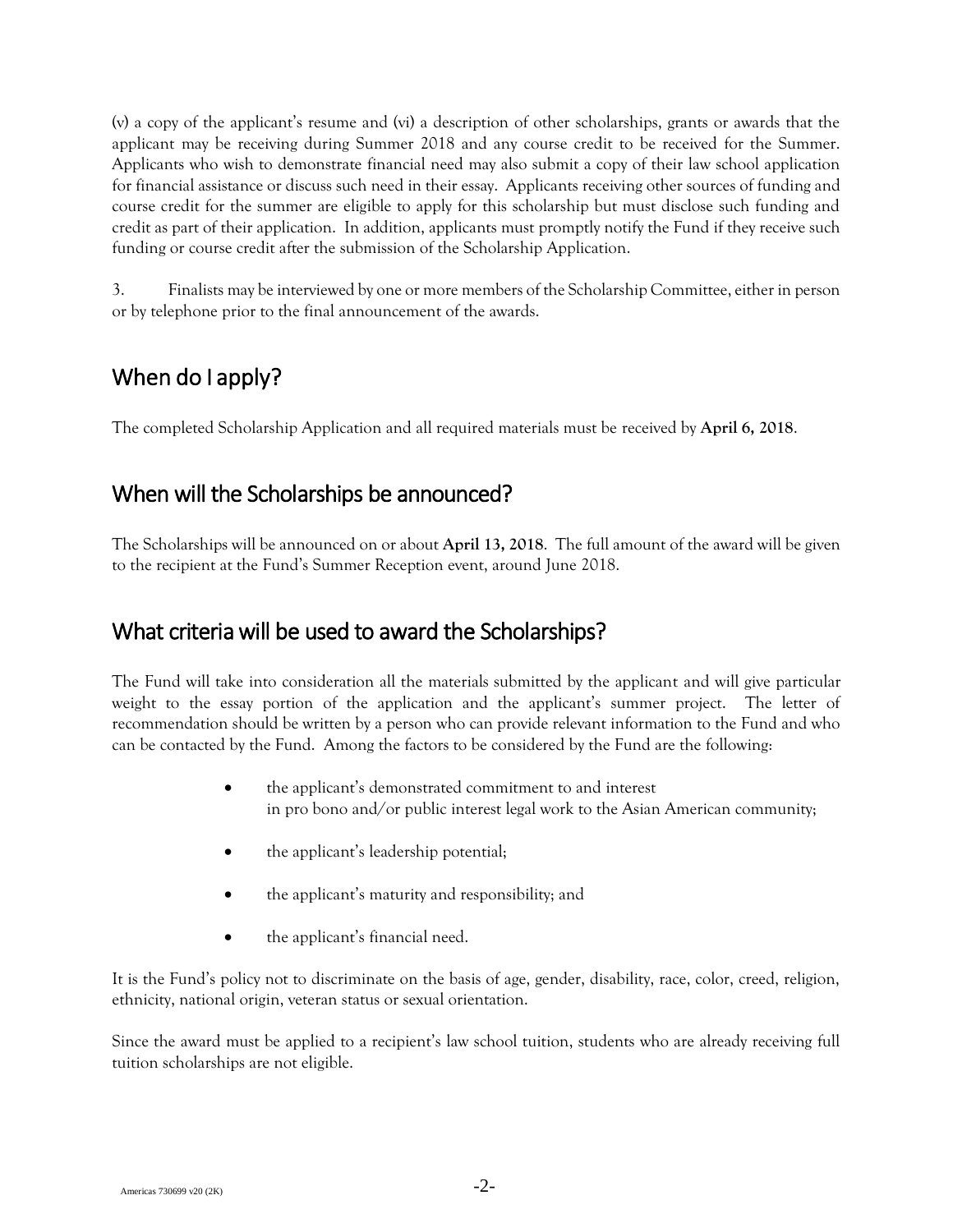Members of the immediate families of officers and directors of AABANY and of members of the Fund's Board of Directors and Scholarship Committee are also not eligible for the Scholarship.

All materials submitted to the Fund will become the property of the Fund and may be used by the Fund. The Fund reserves the right to issue public announcements regarding the Scholarship winners and to use essays and reports provided by the Scholarship winners.

#### What types of projects might be undertaken?

Projects should be with non-profit organizations serving New York's Asian American community. One of the potential scholarships may be set aside for an applicant working for a governmental organization involved with the Asian American community in New York. Judicial internships are not eligible. A proposed project should involve legal work and have a supervising attorney. Work with nonprofit organizations that provide legal assistance to the general population will be considered if you can demonstrate that the Asian American community will be benefited. Applicants are responsible for contacting community service organizations (or governmental agencies) and arranging their own projects. Community service organizations that have hosted applicants in the past are described in the attached list. The list is neither exclusive nor exhaustive.

#### What do I need to do regarding a project?

Applicants are responsible for arranging their own projects. The organizations described in the sample list are only provided as examples of places that have hosted students in the past and is not meant to be either exhaustive or definitive. Applicants must be accepted by the organizations before submitting the application for the Scholarship. No preference is given to a project with organizations on the attached list as compared to other projects that otherwise meet the criteria described.

#### To whom may I direct any questions I might have?

Questions regarding the Community Service Scholarship Program may be directed to Sylvia Fung Chin at [schin@asianamericanlawfund.org](mailto:schin@asianamericanlawfund.org)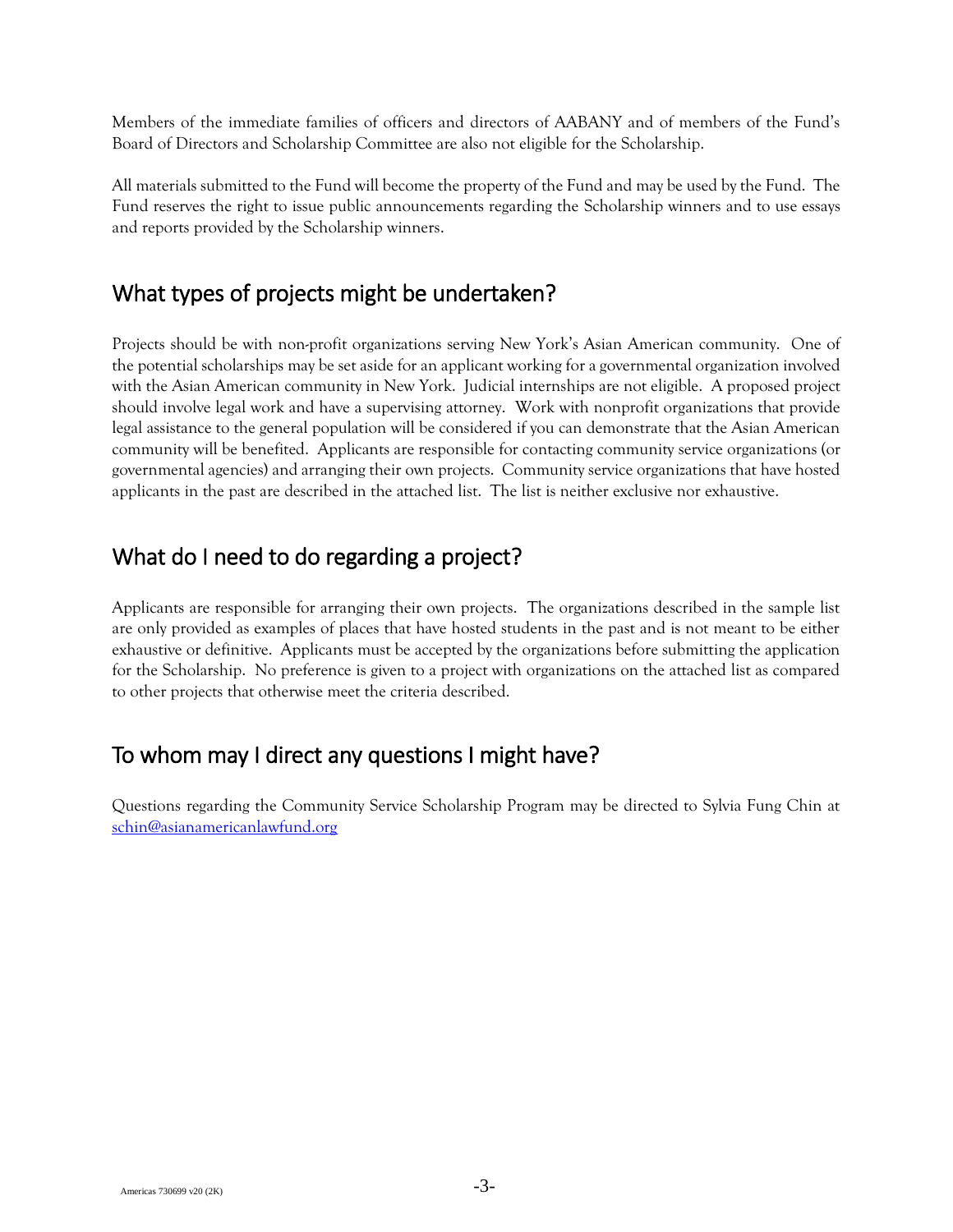

## **Community Service Scholarships**

**APPLICATION FOR 2018**

| (Please print or type) |
|------------------------|
|                        |
|                        |
|                        |
|                        |
|                        |
|                        |
| Law School:            |
|                        |
|                        |
|                        |

#### **INSTRUCTIONS:**

- 1. Attach to this application an essay (not to exceed 750 words) addressing the following questions:
	- What are the most significant experiences in your background that have shaped and demonstrated your commitment to serving the needs of Asian Pacific Americans?
	- What do you hope to learn, accomplish or change through your project this summer?
	- How will you use the experience that you gain from your project this summer?
	- How will you best serve the needs of the Asian American community in your future legal career?

(*Applicant: Please note that this essay carries some of the greatest weight in the evaluation of your application.)*

- 2. Submit the following with your application:
	- (a) a description of the project on which you will be volunteering and the contact information of the person at the community service organization sponsoring the project;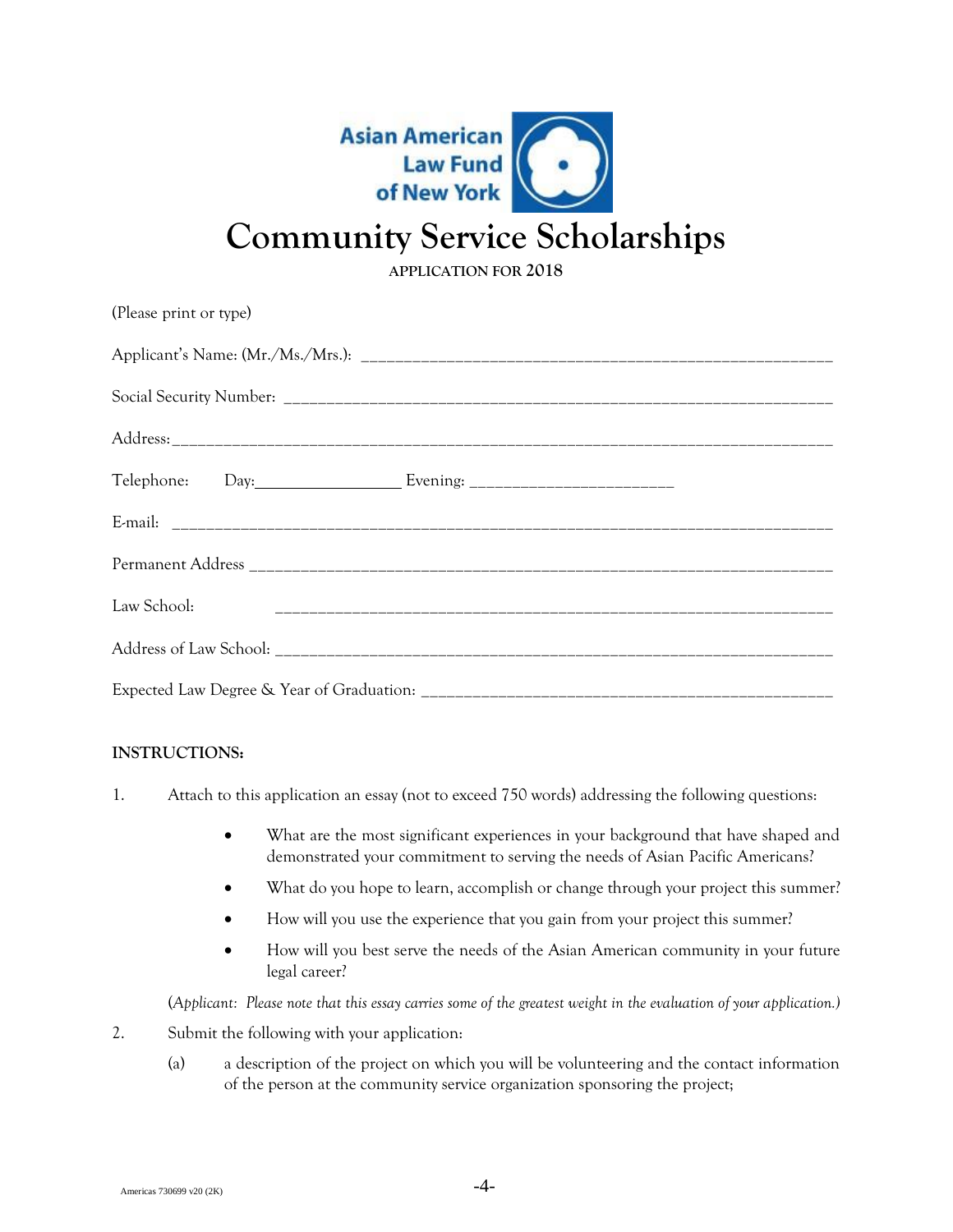- (b) an official copy of your most recent law school transcript (or for a first-year law student attending a law school that does not give first semester grades, a statement from your law school certifying that you are a J.D. degree candidate enrolled at least half-time and in good standing);
- (c) your resume;
- (d) one (1) letter of recommendation (from a person not related to you);
- (e) a description of other scholarships, grants or awards being provided to you in connection with the proposed project and any course credit to be received; and
- $(f)$  (optional) a copy of your application to your law school for financial assistance.
- 3. If you do not submit all of the required information, your application will not be considered by the Asian American Law Fund of New York.
- 4. Your signature on this form must be notarized.

\_\_\_\_\_\_\_\_\_\_\_\_\_\_\_\_\_\_\_\_\_\_\_\_\_\_\_\_\_\_\_\_\_\_\_\_\_\_\_\_\_\_\_\_\_\_\_\_

- 5. If you are awarded a Scholarship you may be required to submit a photograph.
- 6. Please note that materials will not be returned and become property of the Fund.
- 7. Submit this application and all required supporting materials for receipt by March 30, 2018 to:

Asian American Law Fund of New York c/o Sylvia Fung Chin, Esq. White & Case LLP 1221 Avenue of the Americas New York, NY 10020 [schin@AsianAmericanLawFund.org](mailto:schin@AsianAmericanLawFund.org)

I understand that I must comply with all stated policies and conditions of the Scholarship.

I understand that my failure to comply with all policies and conditions of the Scholarship may result in the forfeiture of the entirety or a portion of the Scholarship. In such event, I will return the entirety or required portion of the Scholarship to the Asian American Law Fund of New York promptly upon written demand. Failure to return these monies may result in collection efforts and legal action against me. To the extent allowable by law, I will be responsible for all costs, fees, and expenses incurred by the Asian American Law Fund of New York in seeking recovery of the award monies.

I understand that members of the immediate families of officers and directors of AABANY, and members of the Board or Scholarship Committee of the Asian American Law Fund of New York are not eligible for the Scholarship. I also understand that all materials submitted to the Asian American Law Fund

I, the undersigned applicant, understand that if I am awarded the Asian American Law Fund Scholarship, I must be enrolled and in good standing at least half-time in an ABA- or AALS-accredited law school in the United States at the time of the award. I certify that I am a U.S. citizen or a permanent resident. I understand that I am expected to volunteer at least 8 weeks, 35 hours per week, on an unpaid project and to apply my award to payment of my law school tuition. Within one month after completion of my project work, I agree to submit a report of at least 500 words describing my experiences working at my project.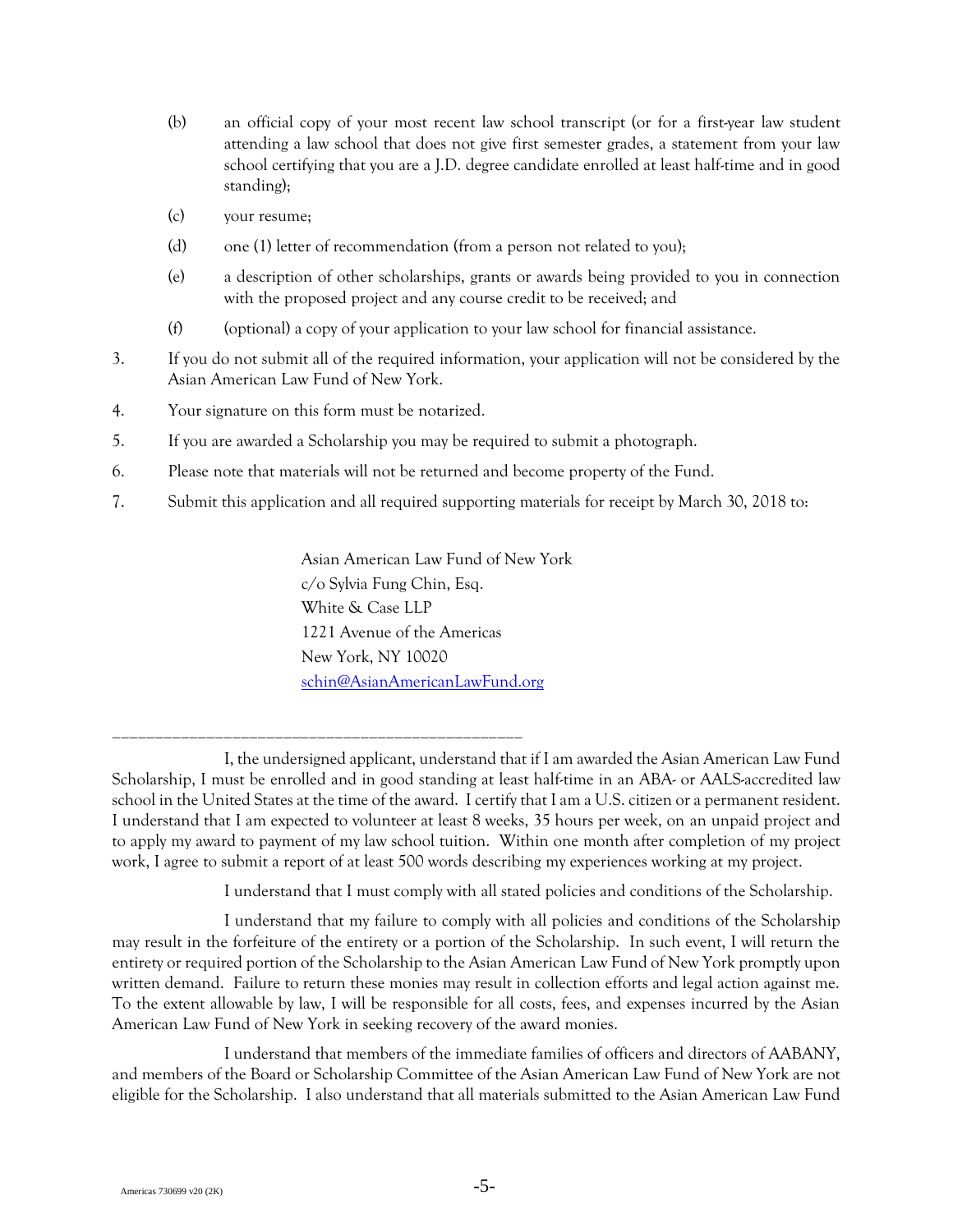of New York will become the property of the Fund and that the Fund reserves the right to issue public announcements regarding award winners and to publish their essays and reports.

I authorize the Asian American Law Fund of New York to contact the community service organization with which I am volunteering for verification of my work and to use my photograph, essay and report in any manner in connection with the Scholarship and the Fund.

I certify that all statements and information contained herein and in all application materials submitted by me are true, correct, and accurate to the best of my knowledge. I certify that the essay attached hereto was written solely by me and is my original work.

Signature of Applicant

\_\_\_\_\_\_\_\_\_\_\_\_\_\_\_\_\_\_\_\_\_\_\_\_\_\_\_\_\_\_\_

Subscribed and sworn to or acknowledged before me this \_\_\_\_\_ day of \_\_\_\_\_\_, 20\_\_:

My commission expires:

Notary Public

Seal/Stamp Here: (L.S.)